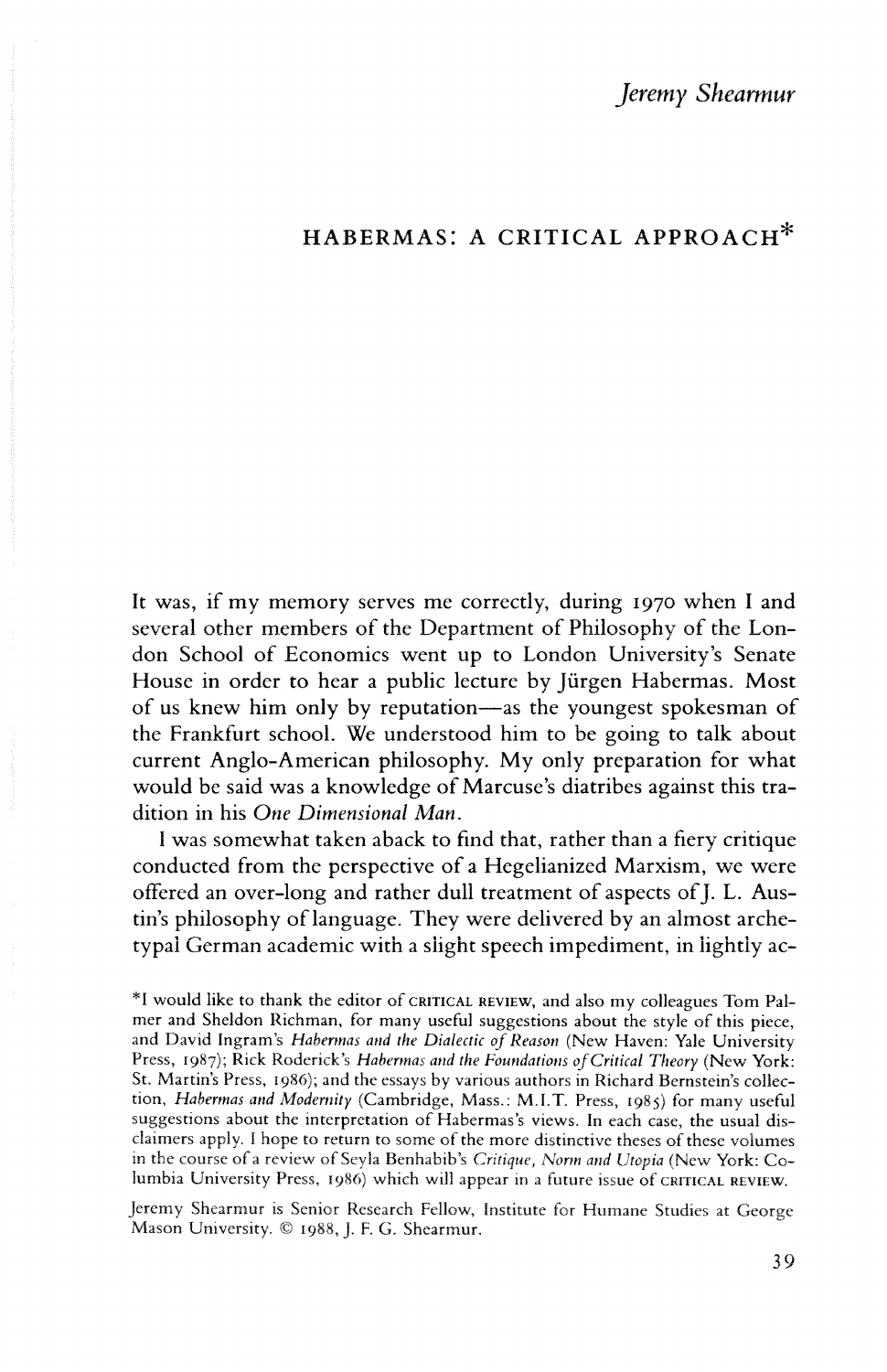cented English. At the end of all this, however, our dogmatic slumbers were stirred by Habermas's concluding with a few rhetorical flourishes in which—to at least my surprise, and in a manner that seemed scarcely related to the subject-matter of the talk-radical-sounding conclusions were drawn, before the speaker sat down to polite applause.

Today, Habermas is the subject of an ever-growing pile of books and articles. Habermas himself has written at great length, and he is almost encyclopedic in his interests. His thought is developed in the course of a continuing critical encounter with the ideas of many of the most important figures in philosophy and social theory of the last two centuries. All this is given a special frisson because of Habermas's connection with the Frankfurt school.

The leading figures of the older Frankfurt school-such as Horkheimer, Adorno, and Marcuse-passed disapproving judgment upon much of the modern world, and many tendencies in its intellectual life. They particularly repudiated what they saw as its major intellectual addictions: scientism, subjectivism, and a merely instrumental conception of rationality. In their own eyes, they appeared as champions of Reason in a world in which all that was left of philosophy was an imperialistic philosophy of science, and a "decisionism" which limited the role of reason to the choice between "given" ends-ends which, in the view of the Frankfurt school, were in fact being dictated ever more completely by the institutions of an advanced capitalist society.

The full character of the Frankfurt school's own theoretical presuppositions was never made completely explicit in their writings. And no clear case was set out as to why one should assume their perspective to be correct. They combined an aesthetic cultural elitism, a materialist and "social" reading of psychoanalysis,' a left-Hegelian reinterpretation of Marx (from which the working class was expunged, as addicted to its chains), and Weberian historical pessimism. Indeed, not explicating a positive theory and *not* pausing to justify themselves to philistines and intellectual pedestrians was almost part of the game. To demand such an explanation was virtually to reveal oneself as a representative of the *petit bourgeoisie.* 

## *Emancipation and Kaowledge*

One reason why many people found Habermas's work interesting was that he seemed to promise a critique of modern society and of modern thought close to that of the older Frankfurt school, but developed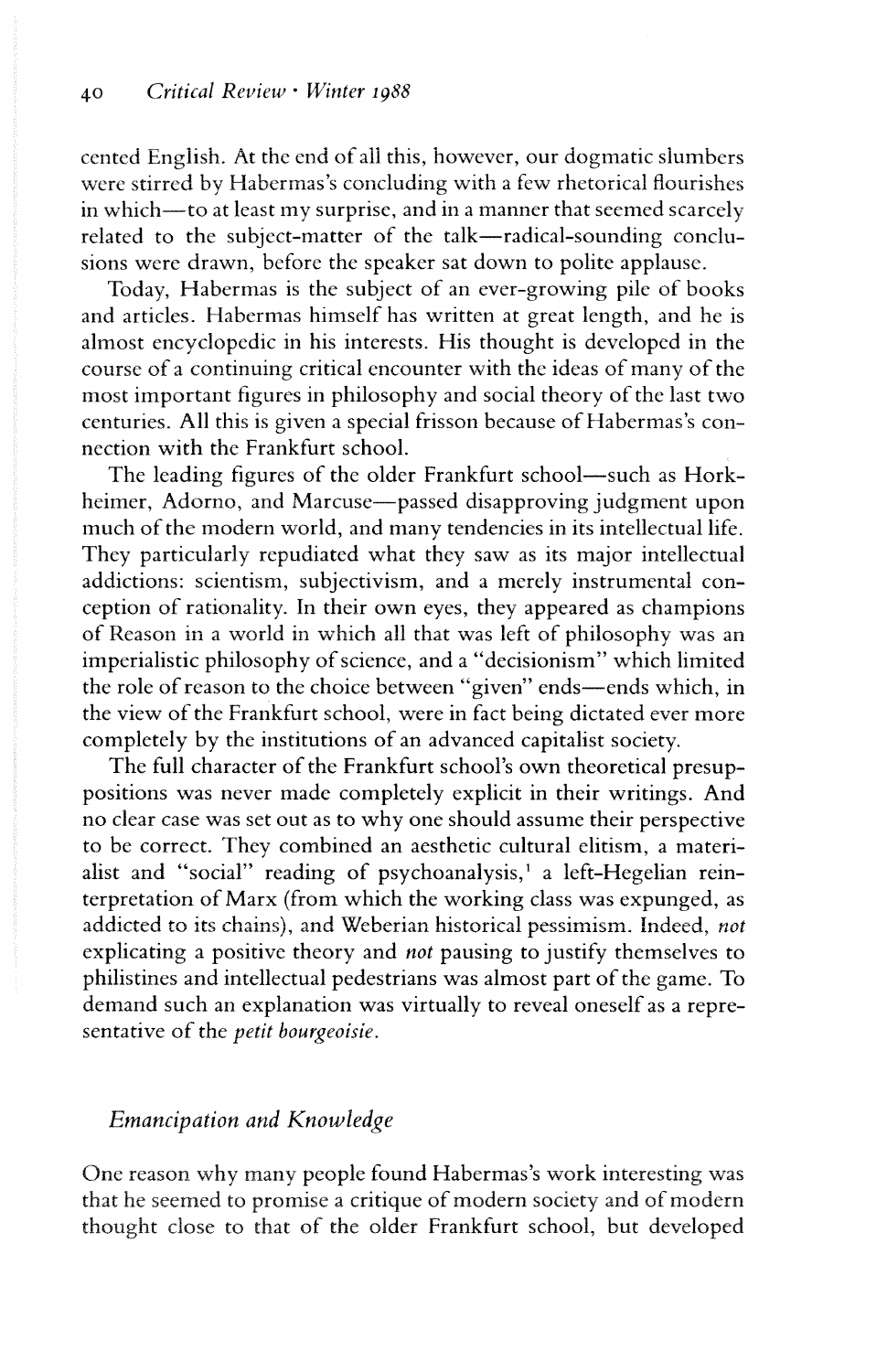upon a basis that was not as obviously tendentious. For rather than some covert appeal to a dogmatically assumed Marxian or Hegelian perspective, Habermas worked through an internal critique of modern thought.

Rather than, say, repudiating the philosophy of science, he attempted to give credit where credit was due, but to put it in its place. Thus, rather than decrying the claims of scientific knowledge (social or natural) and denouncing contemporary work in the philosophy of science, he argued that science was giving us knowledge from a particular perspective; knowledge shaped by interests of a certain kind: technical interests in prediction and control. The philosophy of science, rather than being co-extensive with epistemology, was limited in its scope. Insofar as it made global claims, it misunderstood its own status.

Just what these ideas of Habermas's amount to if taken as a contribution to the philosophy of science was never made clear. It was not that Habermas championed an instrumentalistic (as opposed to a realistic) understanding of the character of scientific knowledge. This was not a dispute with which he was directly concerned. Rather, the force of Habermas's claim lay in other directions. First, in limiting the scope of science, Habermas wished to argue that there are other knowledgeconstituting interests, one of which is an interest in understanding and communication. He was, by this means, able to combat the specter of scientism by calling on the tradition of hermeneutics and *Verstehen* (in his treatment of which he emphasized the themes of communication and the inter-subjectivity of knowledge). To this, however, Habermas also added a *further* knowledge-constituting interest-the emancipatory.

Here, he was concerned with themes from Marxism and psychoanalysis-and also that aspect of the thought of the Enlightenment which is captured by Kant's description, offered in his "What is Enlightenment":

Enlightenment is the emancipation of man from a state of self-imposed tutelage. This state is due to his incapacity to use his own intelligence without external guidance. Such a state of tutelage I call "self-imposed" if it is due not to a lack of intelligence, but to a lack of courage or determination to use his own intelligence without the help of a leader. . . . Dare to use your own intelligence! This is the battle-cry of the Enlightenment.<sup>2</sup>

There was in Habermas's conception of an emancipatory interest, however, an ambiguity that has troubled several of his critics. For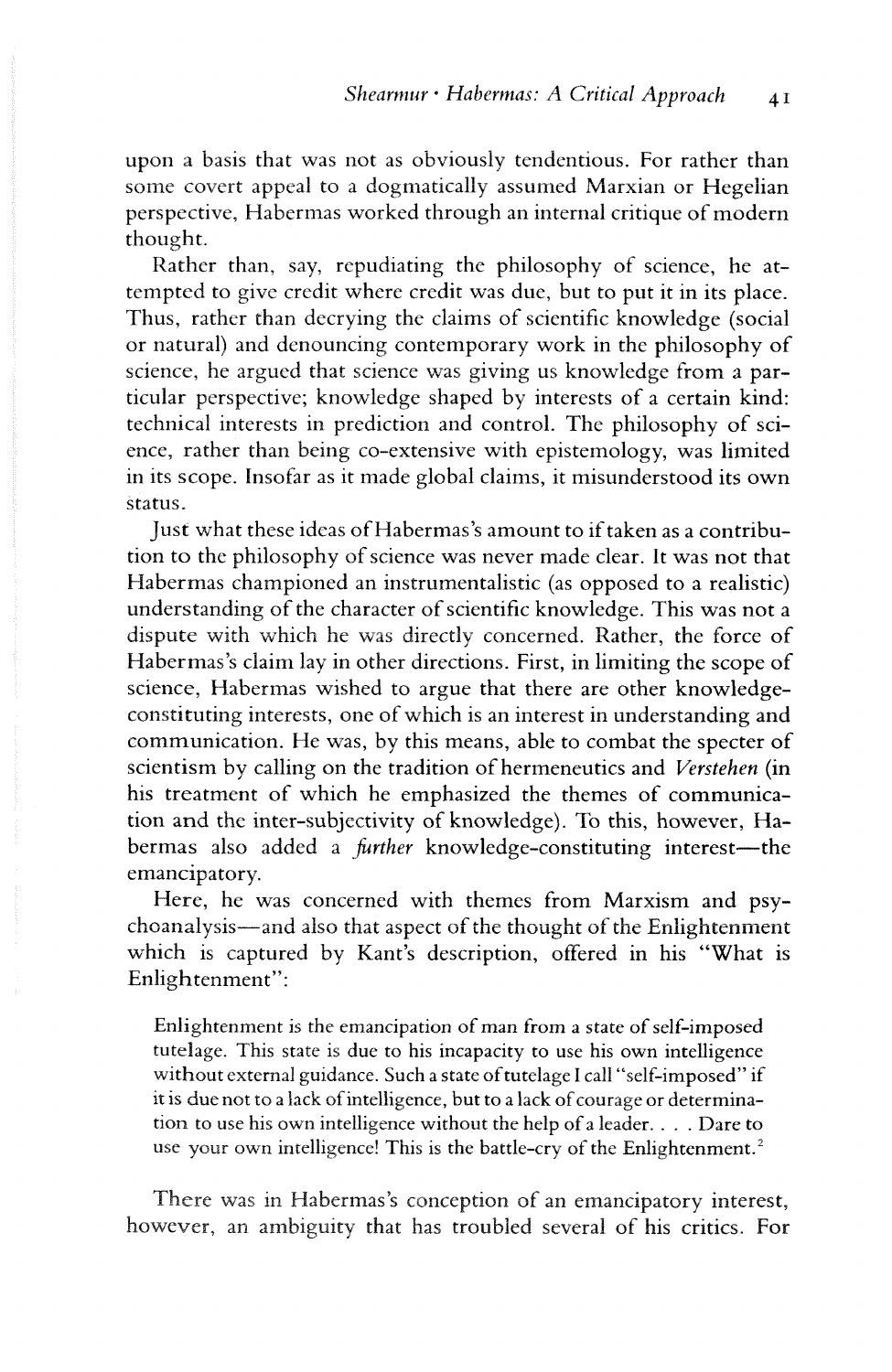there are different ways in which the idea of emancipation through knowledge might be interpreted. It might bc understood in terms of the idea that the truth shall make us free: that, once we have understood the character of those things which bind us, they bind us no more. Alternatively, it might be the case that, once we have understood their character and the role that they play, we have then actively to cast them off—provided that we in fact wish to do so. (This is an issue to which I will return.) A further ambiguity is added by the fact that Habermas's concern at times seems less to be with obstacles to human knowledge that might be overcome than with something closer to a Kantian conception of a critique: with the exploration of diiferent forms of understanding, and of the intrinsic limits to each of them; limits that cannot be overcome. (There are further problems generated by his attempt to give a social interpretation of the Hegelian theme of the historical development of the categories of human reason; but discussion of this would take us into issues that cannot sensibly be pursued here.)

The concerns that I have just outlined led Habermas away from the ideas set out in his *Knowledge and Human Interests*. Before looking at some of his later ideas, I would like to explore a line of criticism of my own, relating to Habermas's notion of an "emancipatory interest."

Consider first the theories from which Habermas draws his notion of an "emancipatory interest." Both Marxism and psychoanalysis make specific and substantive claims about the world. Indeed, the very idea of an "emancipatory interest" is a creature of the assumption that these theories are true: that it is indeed the case that the mechanisms of the human psyche and of human social organization are such that human well-being is best promoted in certain specific ways.

But are such claims true? And by what means are the correctness of these claims to be assessed? On the face of it, it is to the very ideas with which epistemology, the philosophy of science and theories of understanding are concerned that we will need to have recourse. Thus, rather than a distinctive kind of interest here, one has, simply, specific theories, the merits of which must be appraised by just the same means as we appraise the merits of any theoretical claims.

What is more, it would seem to me that both Marxism and Freudian psychoanalysis are reasonably judged interesting and perhaps suggestive, but false. But what, then, of emancipatory interest?

The proponent of a distinctive emancipatory interest might still say: what of the obvious desirability of the growth of reason and of selfconsciousness, and of our ability to free ourselves by becoming con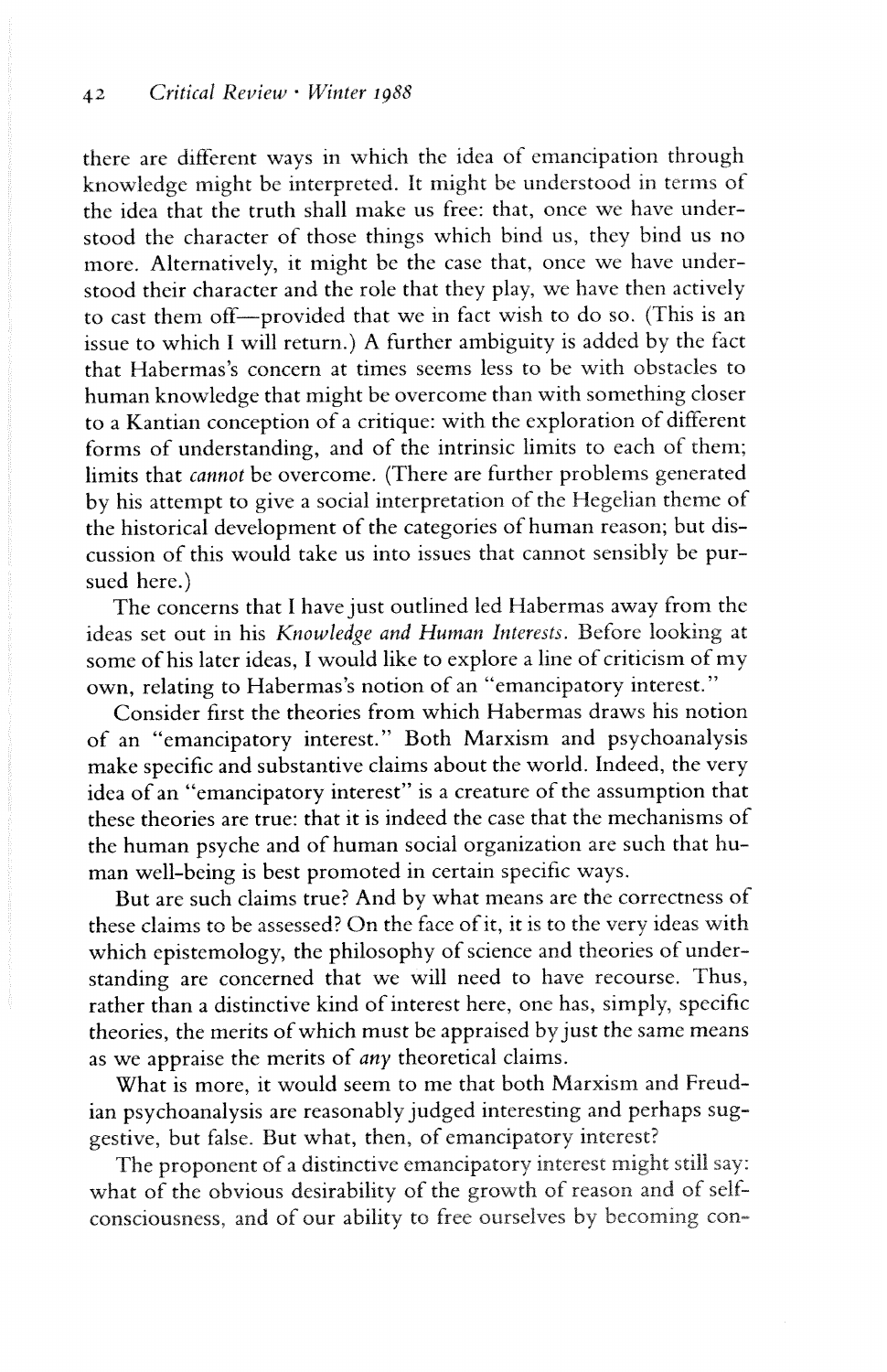scious of the character of the fetters that have bound us? What of the Enlightenment, as Kant characterized it; of the desirability of individuals daring to use their own reason?

These ideas are indeed attractive. But they should not be endorsed uncritically as conducive to human well-being-for reasons that Hayek has explained. Hayek argued that it is by allowing "invisible hand" mechanisms to work for us, rather than by demanding in all things the rule of Reason and conscious control, that we can coordinate our activities in ways that allow individuals freedom to use their own judgment and which achieve conditions that are to the advantage of us all. And, similarly, theoretical reflection on our need for complex institutions such as a legal system and a system of social roles may lead us to appreciate that most of us should innovate only in a somewhat circumspect manner. This-Hayek's restatement and development of ideas from Carl Menger and from Ludwig von Mises-is a vitally important theoretical lesson that followers of the Frankfurt school still have to learn from the classical liberal tradition. Once they have done so, the *uncritical* presumption that "emancipation" is the path to freedom and progress must be rejected.

#### *Politics fim Epistemology*

In Mabermas's more recent work, he has moved away from his earlier theory of human interests to ideas closer to Kant's division between factual knowledge, morality and aesthetics. But running through all his work is a deepening of his idea of political ideals being implicit within the notion of communication.

To depict adequately what Habermas does with this therne would take me far beyond the confines of the present piece. Indeed, to engage with his ideas in any detail would virtually require a book-length study. Rather than offering a compressed version of such a study, I will instead present some very tentative reactions to this phase in Habermas's enterprise.

I am concerned here with two aspects of Habermas's work. First, there is his enterprise of extracting values, and, indeed, political ideals from the notion of communication. Second, there is the way in which he seems, somewhat uneasily, to combine empirical and transcendental analysis---moving from specific theories such as those of Piaget and Ghomsky to what at times is presented as if it were an analysis grounded in the very possibility of communication itself.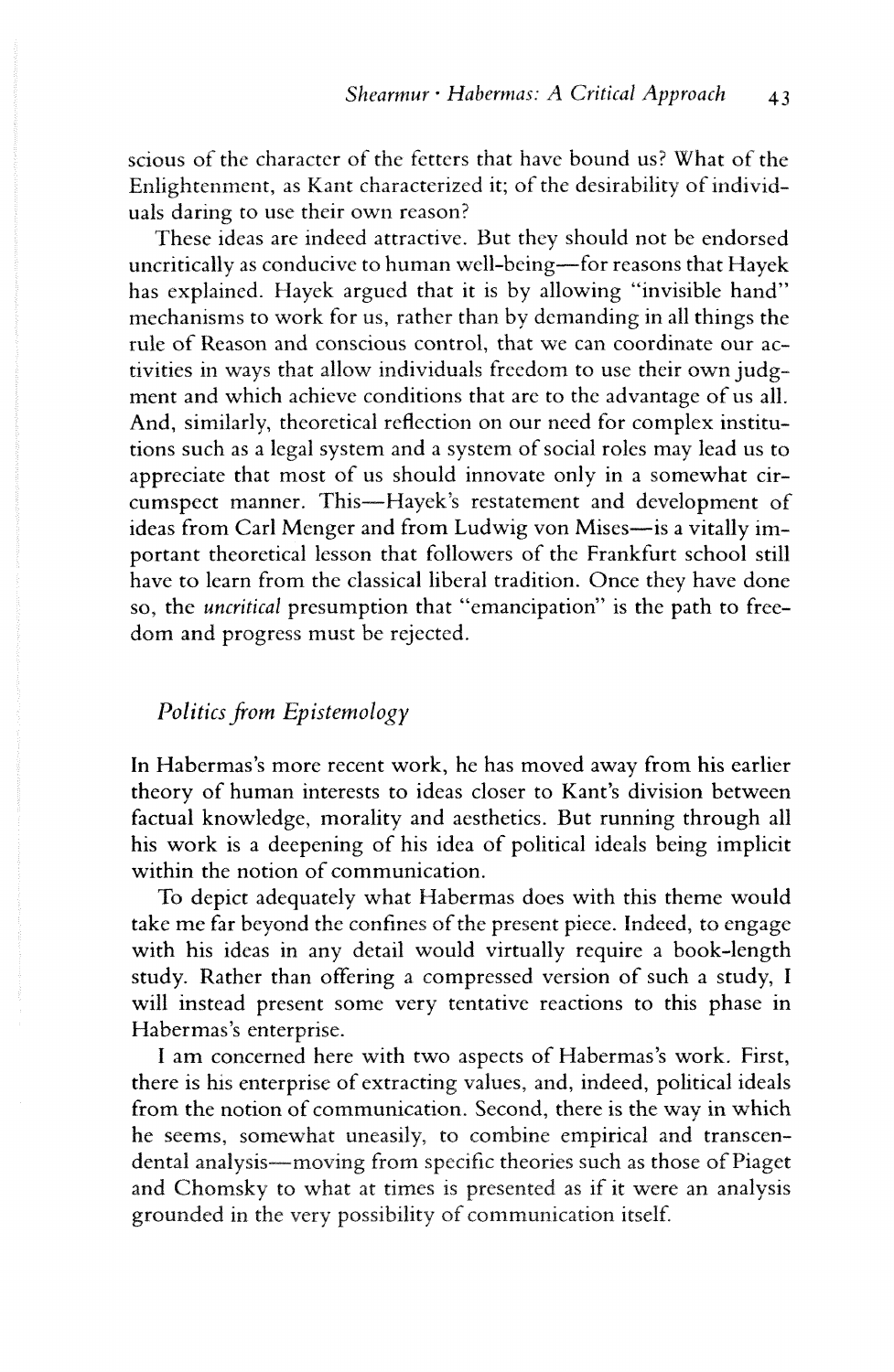I suspect that, at bottom, what Habermas is offering is best understood as a variation on a theme in Kantian epistemology, and an exercise in metaphysics.

The Kantian theme is the one set out towards the end of Kant's Cri*tique of Pure Reason.* Here Kant suggests that one may take intersubjective agreement as a kind of surrogate for objectivity:

The holding of a thing to be true is an occurrence in our understanding which, though it may rest upon objective grounds, also requires subjective causes in the mind of the individual who makes the judgment. If the judgment is valid for everyone, provided only he is in possession of reason, its ground is objectively sufficient, and the holding of it to be true is entitled *conviction* . . . truth depends upon agreement with the object, and in respect of it the judgments of each and every understanding must therefore be in agreement with each other. . . . The touchstone whereby we decide whether our holding a thing to be true is a conviction or mere persuasion is therefore external, namely, the possibility of communicating it and of finding it to be valid for all human reason. For there is then at least a presumption that the ground of the agreement of all judgments with each other notwithstanding the differing characters of individuals, rests upon the common ground, namely, upon the object, and that it is for this reason that they are all in agreement with the object—the truth of the judgment being thereby proved.<sup>3</sup>

Such an approach is interesting as a theory of knowledge. Indeed, Karl Popper's theory of the "empirical basis" of knowledge, in his *The Logic of Scientific Discovery*,<sup>4</sup> is a development of just this idea. On Popper's account, the foundations of knowledge—that against which we test any empirical claim-consist of an open-ended inter-subjective consensus as to what is the case.

It is also striking that from such a conception one can easily gener-<br>ate ethical-looking imperatives. Thus, if one's concern is with truth, and if one's epistemology is such that one believes that an uncoerced consensus is the means through which truth claims should be appraised, then from one's concern for truth there is generated an interest in individuals' not being coerced—in the sense of not being under the domination of others.

Such an analysis is consequentialist, in that what matters for such a purpose is the consequences of human actions, not human intentions. What matters from the point of view of epistemology are the situations in which people find themselves, not whether those situations were brought about through voluntary transactions. It also generates a theory of ideology.<sup>5</sup> For in principle, it becomes possible to criticize an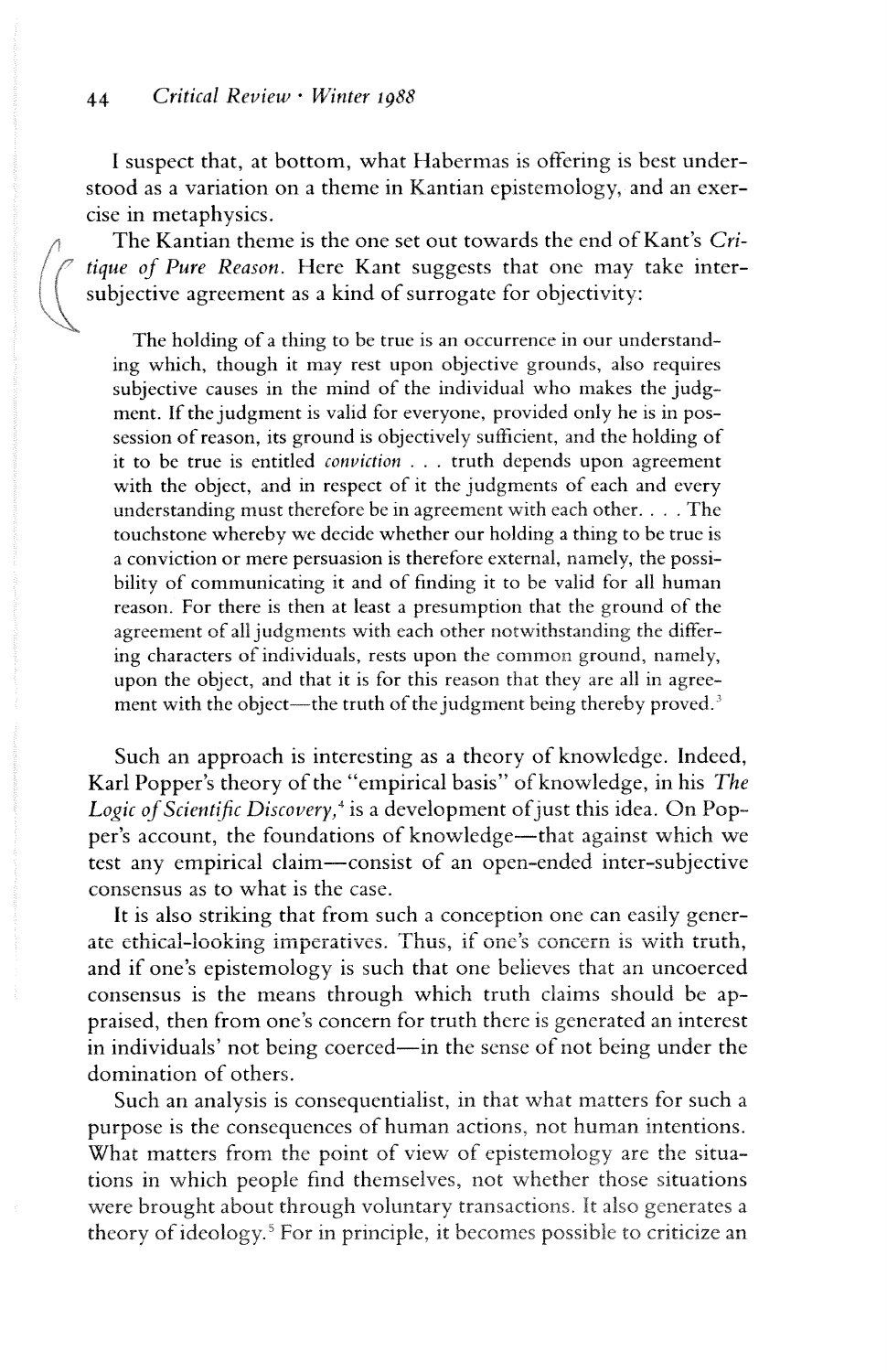existing social consensus on the basis of the kinds of social and economic arrangements that legitimated it (in the sense of suppressing criticism of it). Thus if, say, women are not allowed a voice-if their criticisms cannot be expressed-the fact that there is no disagreement is not grounds for a presumption that the ideas in question are true. Similarly, one might tentatively explain certain features of a consensus in terms of the kinds of criticism to which it was not open.

The approach may also be extended beyond the realm of factual argument, to moral issues, and perhaps even aesthetic issues tooalthough in these areas, one must, presumably, allow for a greater amount of pluralism than would seem appropriate in respect of our judgments about matters of fact.

These ideas-of which, it seems to me, Popper's epistemology gives us a particularly interesting model-are one way in which we can make sense of Habermas's approach. But why have I developed this as an extension of a specific epistemology, rather than following Habermas into presenting these ideas as implicit in communication *per*  se? It is because such conclusions only follow if a particular epistemology is correct. If, instead, some form of epistemological elitism were correct, then every move in the direction of the social arrangements suggested by our earlier argument would be a step away from those conditions which would be productive of truth.<sup>6</sup> Habermas's way of presenting things gives a false generality to his argument. In addition, it obscures the fact that Habermas needs to explicate and defend an epistemology, not just in respect of matters of fact, but also of ethical judgment, if his approach is to be plausible.

From this perspective, the other side of Habermas's enterprisepresented as a somewhat uneasy cross between scientific naturalism and transcendental argument-also becomes more comprehensible. It may be understood as an exercise in scientific metaphysics—that is to say, as what happens if we take our current (and admittedly tentative) scientific knowledge as giving us a picture of the world that can be interpreted realistically, and can then be used by us in our task of seeking to understand ourselves and our interactions with the world.

### *mich Politics From Epistemology?*

If, however, one were to accept the episternologicaily-based argument that I have sketched above, what follows at a political level? Habermas is in my view completely right to suggest that one can offer an epis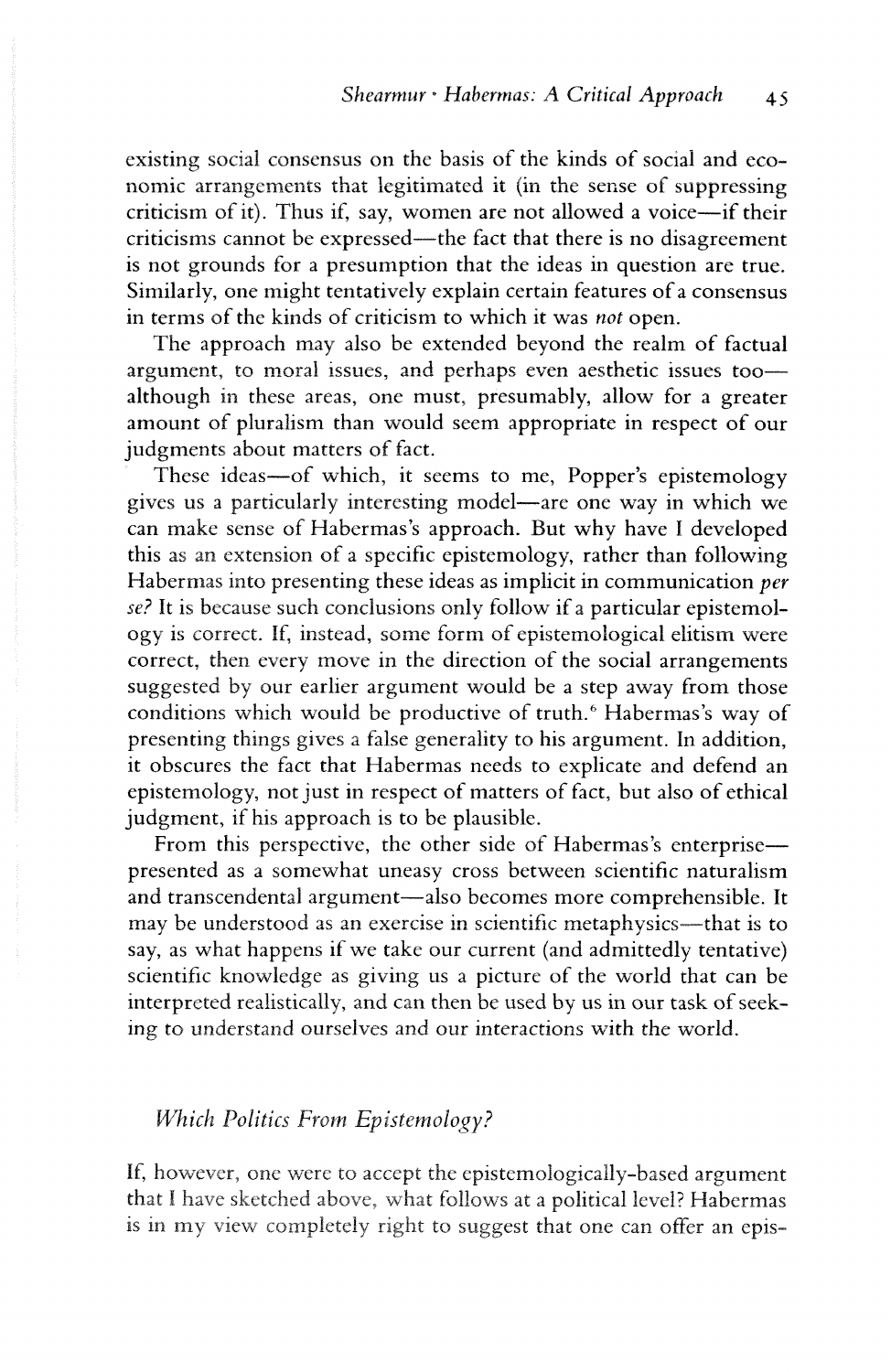temologically-generated critique of our social institutions. But what is the force-and the character-of that critique?

Its force is less than Habermas's approach might suggest. For such a critique is generated from our concern for truth, and for validity in our moral claims. But these are not our only concerns. And while it seems to me reasonable to take the view that it is only those interests of individuals which are, in some sense, appropriate or rational that should be accorded any normative clout by others, it is nonetheless the case that even these interests may conflict with our concern for truth. For example, we might discover that our current social practices have features that conflict in some marginal way with the ideal conditions for dialogue, but which it would be extremely burdensome to change. In such situations, there would not likely be any disagreement that our non-cognitive interests should triumph. It was for this reason that I earlier suggested that the link betmen our recognizing something to be an intellectual fetter and our wishing to remove it was not immediate. For we may correctly judge that it is to our advantage to keep things the way they are.

In what direction, politically, do the arguments that we can extract from our epistemological concerns lead? It seems to me that in Habermas and among his commentators there is a largely unargued presumption that they lead towards collective democratic decision-making, and beyond that to some form of socialism.?

But insofar as they take this view, I think that they are incorrect. For if we consider what in social and economic terms will provide the best safeguards for autonomy of judgment, then there is a strong case for private property rights, in the sense stressed by the classical liberal tradition. To be sure, there will be inequalities in property-holdings. But there is every reason to suppose that property will not be in the hands of those who kold just one view, and that we will stand a better chance for a diversity of views to be represented and heard than would be the case if resources were collectively held, or distributed through the processes of a majoritarian democracy. It is also important that we do not here contrast the arrangements that are likely under a liberal economic system with a mere ideal. Instead we must conduct an exercise in comparative socio-economic systems, viewing how each of them functions in realistic terms. Here it would seem to me plausible that the actual working of either "planned" economies, or even of pluralist democracies where decision-making is extensively politicized, are less supportive of individual autonomy and diversity in opinion than is a market-based social and political order.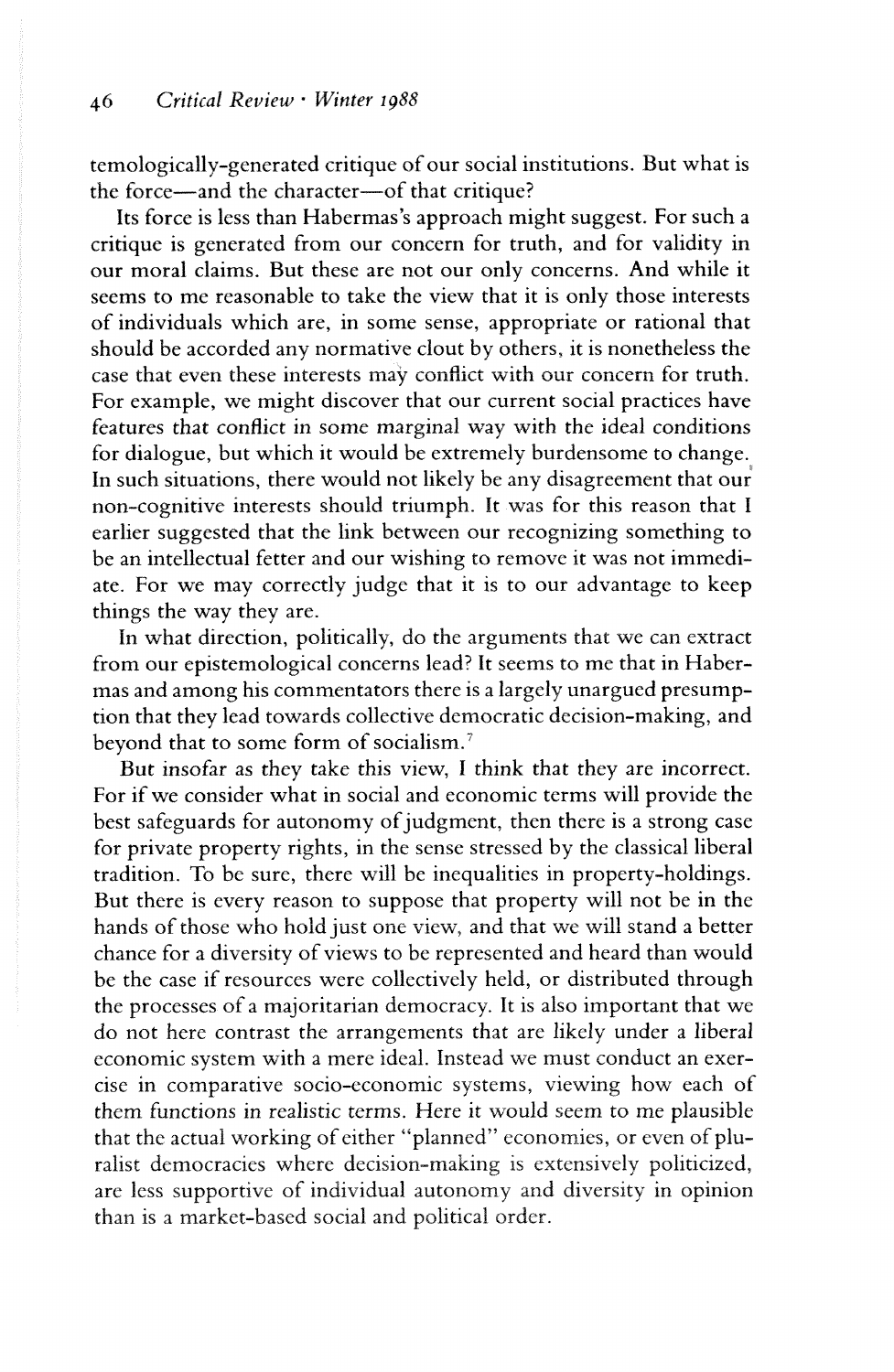Moreover, it it misleading to think of politics in terms of actual dialogue. For such dialogue is of a face-to-face character, while the kinds of society in which most of us wish to live are large, and depend on the division of labor and upon cooperation with many people with whom we *cannot* have face-to-face relationships, and, thus, dialogue. It simply is not the case that one can treat of politics as if it were like the deliberations of an idea1 epistemological community. (To treat it in this way is to raise from the grave, once again, the specter of the *polis*sized political community which has done so much damage through the history of Western political thought.) What is more, in ethics and politics, and in most of the things that matter to us, we are faced with a diversity of ideals and traditions which in practice generate disagreement and limits to consensus.

In such situations of disagreement, everything is to be gained from continued dialogue. But a model of democracy that demands consensus upon more than (1) the most general procedural requirements and (2) what constitutes an unacceptable situation, is making demands that are unrealistic. While I find "communitarian" writing both unattractive and unconvincing,<sup>8</sup> those writing in this vein are surely correct in stressing the diversity of actual moral and political traditions-and thus the depth of the problem facing those who picture politics as dialogue to consensus.

In the face of this diversity, it seems to me that the most plausible path for an approach like that of Habermas is, in the end, to endorse a view in which limited dialogue about general principles and minimal conditions of well-being is supplemented by the freedom of individuals to engage in experiments in living (subject, perhaps, to a requirement to face criticisms and objections to their chosen form of life). In this way, from epistemological concerns like those of Habermas or of Popper one generates not socialism or an expansive conception of democracy, but a conception of the proper scope of democracy as limited to issues of general principle (and perhaps the determination of minimal standards of life below which, if otherwise unassisted, citizens are regarded as entitled to collective assistance).

Indeed, one can take this argument further in the direction of classical liberalism. For an epistemologically generated conception of rights-what one might call "dialogue rights"-may be extended to justify individual property rights. Property may be regarded as a vehicle for the objectification of judgment-as a means by which we may learn, not least through experiments in living.'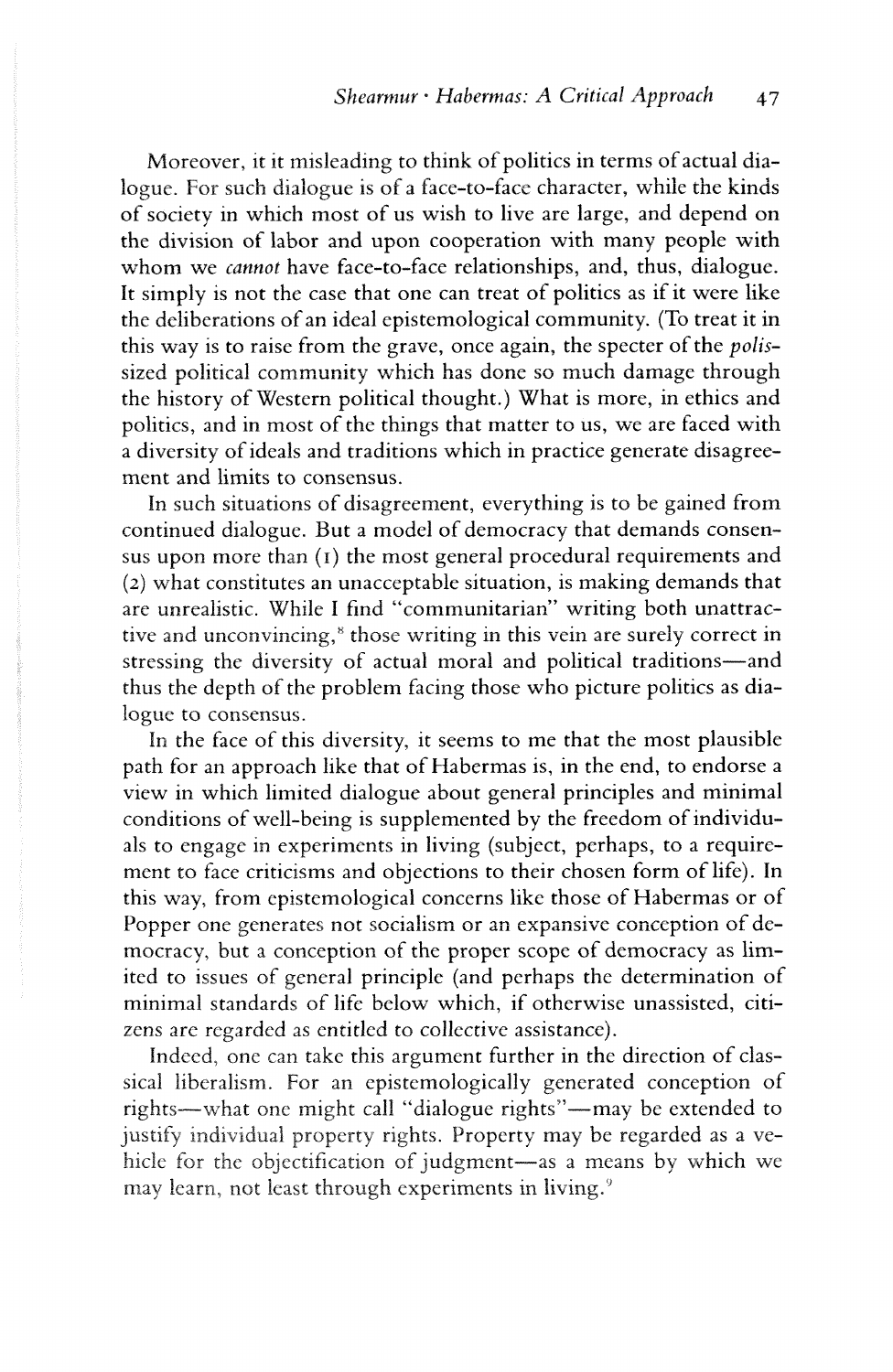#### *Capitalism artd Utopia*

Habermas does not take the view that dialogue is everything. As Albrecht Wellmer brings out in an essay entitled "Reason, Utopia and Enlightenment",<sup>10</sup> Habermas sees communication-the ideas with which we have been concerned above-as complementary to issues of systematic rationalization and economic and bureaucratic organization, In Habermas's view, the problems that the older Frankfurt school discerned in the social world are not necessary, but, rather, the product of particular historical developments which place restrictions on communrcatlon.

But what, then, is to be done-what, for Habermas, will a world in which communication plays its proper role look like? Just what, as Wellmer puts it,

[would] on the one hand . . . represent the normative anchoring of the isocial and econornic] system in the life-world, and, on the other, would protect the communicative structures of the life-world themselves and secure a rational and democratic control of the system by the life-world?

#### Wellmer continues:

Haberrnas does not try to answer the question how such institutional structures would look in a post-capitalist society. This is quite consistent with his general position; it is not the task of the theoretician to determine what the content of a future social consensus will be.<sup>11</sup>

If Wellmer's account is correct, Habermas would seem here to parallel Narx's move of combining a refusal to discuss what an improved society might be like with an uncritical assumption that things will be better if capitalism is superceded." But to take such a view means turning one's back on our actual achievements, and on the ways in which we may carefully move to do things better, and offering in their place a utopian fantasy-one which is simply destructive in its practical consequences.

### *The Dance ofthe Dead*

In most of what I have written so far, **1** have been sympathetic and respectful towards Habermas's work. Indeed, **I** think that one can hardly be anything else. I do not agree with the substantive political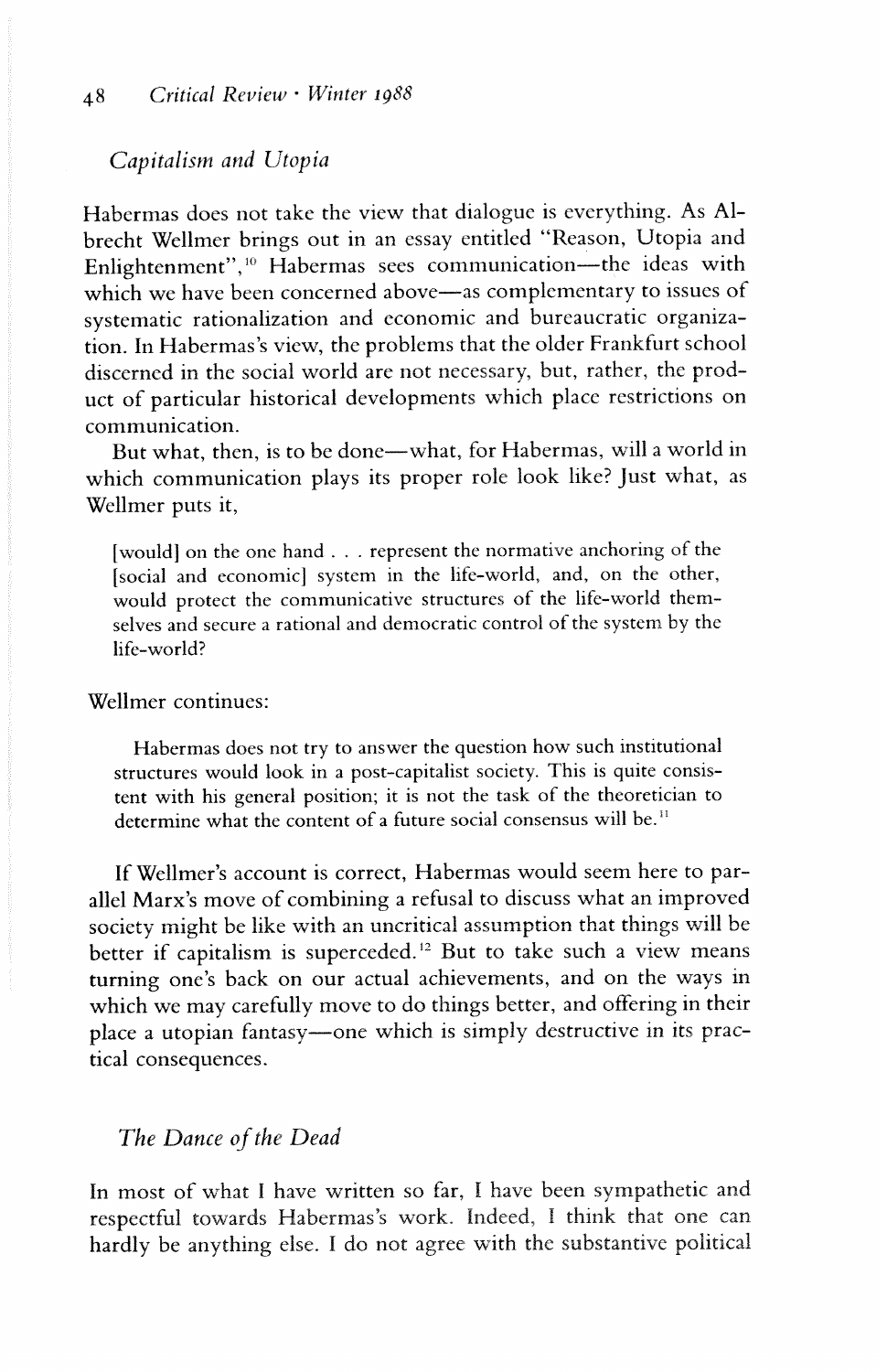views that have inspired Habermas's work. I think that the episternological ideas he has developed lead politically in a direction totally different to that towards which he is inclined. And I think that the turgid character of much of his writing is a scandal. But I nonetheless think that he has tackled problems that should form the object of serious work in normative political theory today—and that this includes the classical liberal tradition.

Habermas is correct in identifying a particular problematic, going back to the Enlightenment, to which those of all intellectual traditions must address themselves. He is also right that this work cannot be done within the confines of single intellectual disciplines as we currently receive them. An exclusive training in any one of these, on its own, simply ensures that one is trained not to be able to understand the real problems we face. One is supplied, instead, with a sophisticated problem-solving apparatus that equips one to focus on issues that are, increasingly, minute, and perhaps merely creatures of the discipline within which one is working. Habermas is also correct that one cannot sensibly divorce normative political theory and the task of trying to make sense of the world.

However, there are other respects in which those who follow Habermas are on completely the wrong track. For at a certain point, the real world seems to disappear. In Marx, views are often articulated via a "critique" of the assumptions of other writers, rather than by actually seeing if what is being asserted is true or false of the world. But such an approach is only tenable from something like a Hegelian perspective. In Habermas and many of his commentators, the actual world likewise drops away. In its place, there are clever and illuminating readings of Weber, of Freud, of Marx, and so on. That Habermas and his followers have such historical and theoretical interests is fine; that they do not show equal interest in the empirical assessment of the truth or the falsity of received accounts, theoretical or historical, seems to me terrible. What is needed is a critical interplay between theory and *real* history, and *real* anthropology, sociology and economics, rather than an elaborate dance of the dead with the Great Thinkers of the Modern Western Tradition.

The reflections in this short essay are preliminary and programmatic. I have sketched an approach toward the work of Habermas and of those influenced by him which **E** will develop on anothcr occasion. **1I**  have also suggested a program for research within the classical liberal tradition.<sup>13</sup> But however harshly particular arguments that I have of